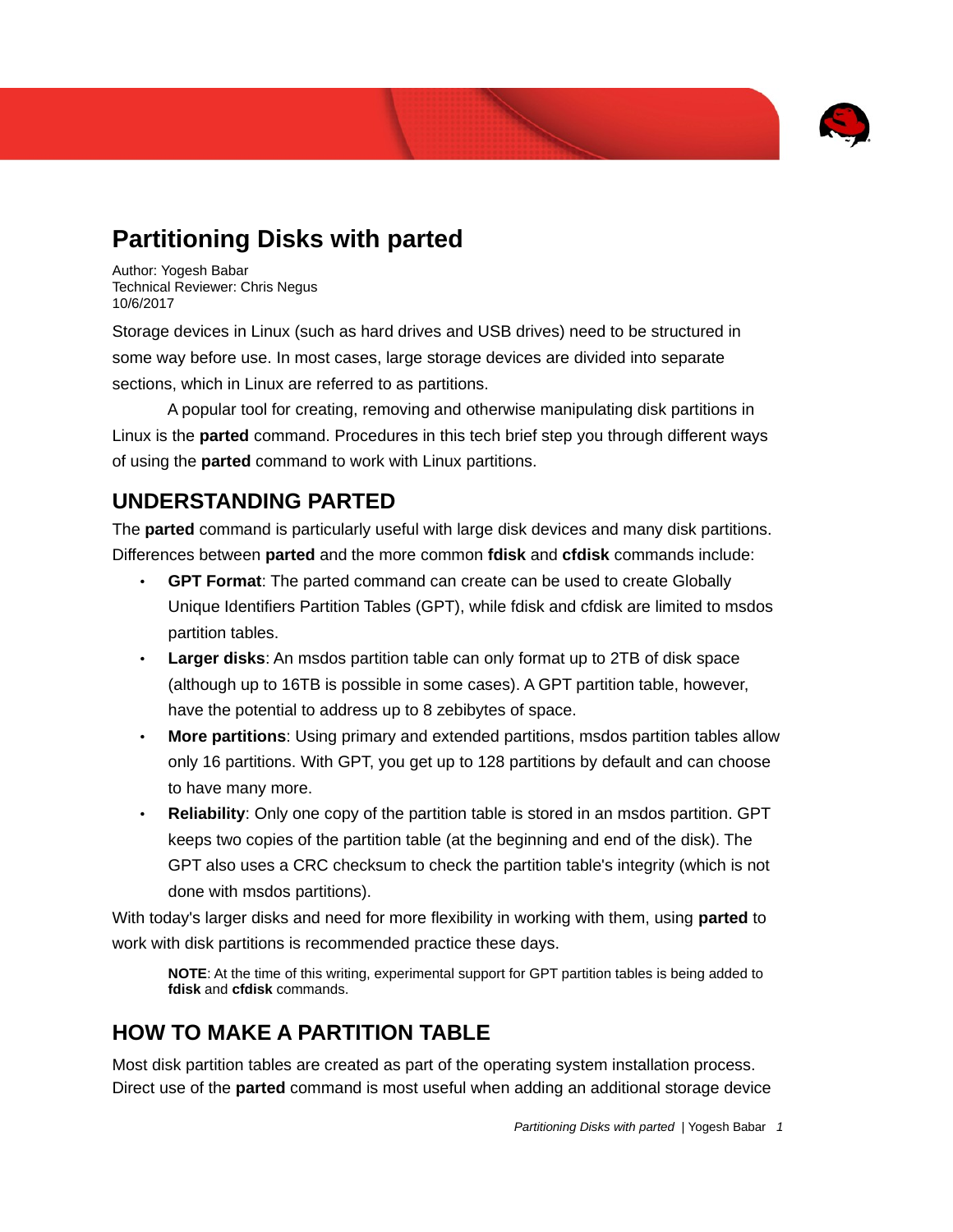

to an existing system. Therefore:

**WARNING**: After you add a new storage device, be sure to identify the correct disk before you begin changing its partition table. If you mistakenly change the disk partition that contains your computer's operating system, you could make your system unbootable! To try the steps in this procedure, we recommend you add a storage device on which you don't mind wiping out the contents.

The following procedure steps you through the process of partitioning a storage device with the **parted** command:

1. **List partitions**: Use **parted -l** to identify the storage device you want to partition. Typically the first hard disk (**/dev/sda** or **/dev/vda**) will contain the operating system so look for another disk to find the one you want (**/dev/sdb**, **/dev/sdc**, **/dev/vdb**, **/dev/vdc**, and so on):

# **parted -l**

2. **Open storage device**: Use **parted** to begin working with the selected storage device. In this example, the device is the third disk on a virtual system (/dev/vdc):

**NOTE**: It is important to indicate the specific device you want to use. If you just type **parted** with no device name, it will randomly select a storage device to modify.

```
 # parted /dev/vdc
```
(parted)

3. **Set partition table**: Set the partition table type to gpt (then type Yes to accept it):

```
 (parted) mklabel gpt
```

```
 Warning: the existing disk label on /dev/vdc will be destroyed
 and all data on this disk will be lost. Do you want to continue?
 Yes/No? Yes
```
 The **mklabel** and **mktable** parted commands are used for the same purpose. The supported partition tables are:

aix, amiga, bsd, dvh, gpt, mac, msdos, pc98, sun, loop

Remember 'mklabel' will not make a partition rather it will make a partition table.

4. **Review partition table**: Show information about the storage device:

```
 (parted) print
 Model: Virtio Block Device (virtblk)
 Disk /dev/vdc: 1396MB
 Sector size (logical/physical): 512B/512B
 Partition Table: gpt
 Disk Flags:
 Number Start End Size File system Name Flags
```
5. **Get help**: To find how to make a new partition, type:

(parted) **help mkpart**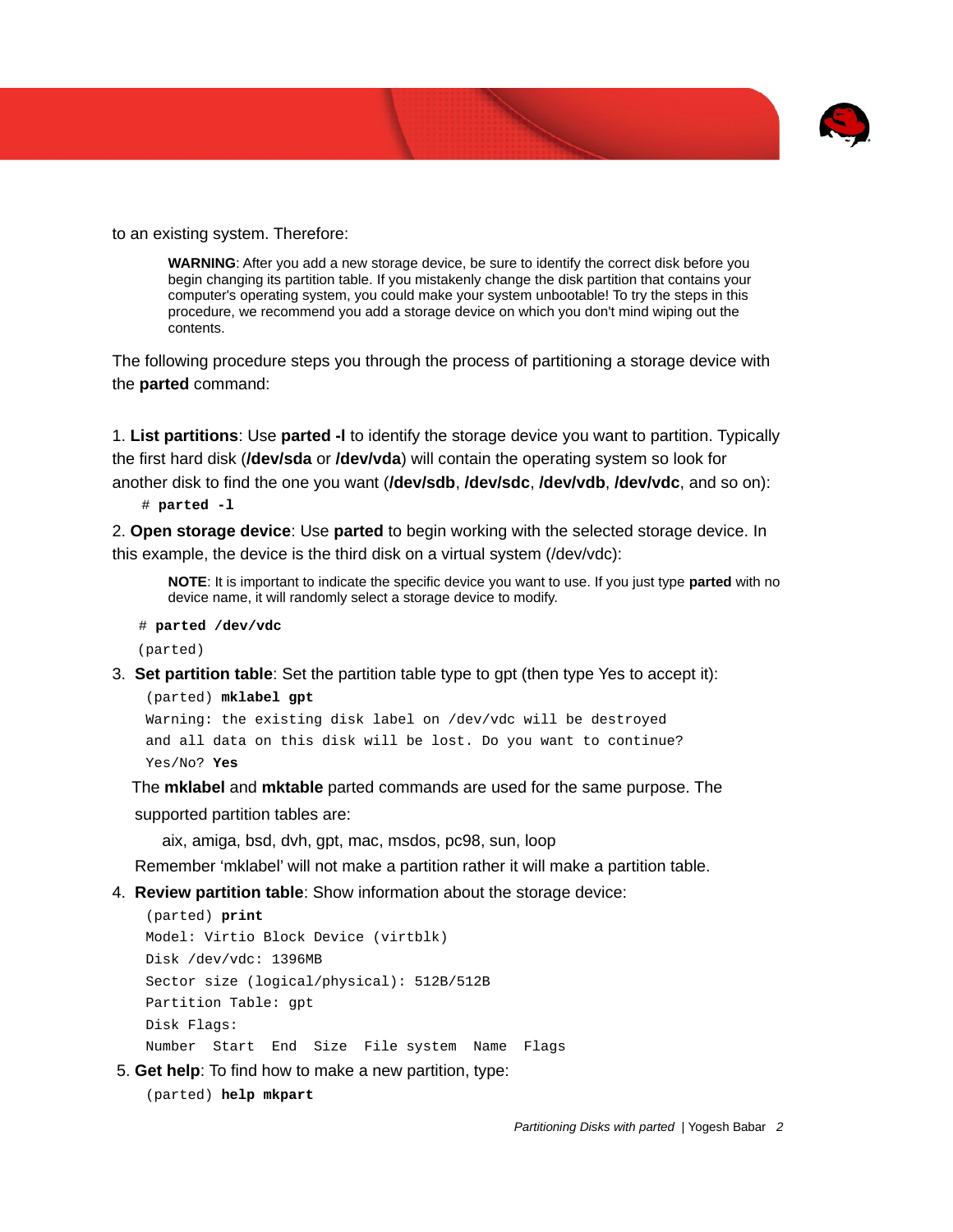

 mkpart PART-TYPE [FS-TYPE] START END make a partition PART-TYPE is one of: primary, logical, extended FS-TYPE is one of: btrfs, nilfs2, ext4, ext3, ext2, fat32, fat16, hfsx, hfs+, hfs, jfs, swsusp, linux-swap(v1), linux-swap(v0), ntfs, reiserfs, hp-ufs, sun-ufs, xfs, apfs2, apfs1, asfs, amufs5, amufs4, amufs3, amufs2, amufs1, amufs0, amufs, affs7, affs6, affs5, affs4, affs3, affs2, affs1, affs0, linux-swap, linux-swap(new), linux-swap(old) START and END are disk locations, such as 4GB or 10%. Negative values count from the end of the disk. For example, -1s specifies exactly the last sector. 'mkpart' makes a partition without creating a new file system on the partition. FS-TYPE may be specified to set an appropriate partition ID.

6. **Make partition**: To make a new partition (1396MB on partition 0), type the following:

```
 (parted) mkpart primary 0 1396MB
```

```
 Warning: The resulting partition is not properly aligned for best performance
 Ignore/Cancel? I
 (parted) print
 Model: Virtio Block Device (virtblk)
 Disk /dev/vdc: 1396MB
 Sector size (logical/physical): 512B/512B
 Partition Table: gpt
 Disk Flags:
 Number Start End Size File system Name Flags
 1 17.4kB 1396MB 1396MB primary
```
File system type will not create an ext4 filesystem on /dev/vdc1. Rather it will just set the fstype to it.

**NOTE**: The primary, logical, and extended are the partition types of an **msdos** partition table. In the case of a gpt partition table, the partition type is used as the partition name. Providing a partition name under **gpt** is a must. So in the above example, **primary** is the name, not the partition type.

7. **Rename partition**: Set the partition to a new name with the **name** command (GPT only):

```
 (parted) print
 Model: Virtio Block Device (virtblk)
 Disk /dev/vdc: 1395865kB
 Sector size (logical/physical): 512B/512B
 Partition Table: gpt
 Disk Flags: 
 Number Start End Size File system Name Flags
 1 1049kB 500171kB 499122kB primary
 (parted) name 1 'yogesh'
```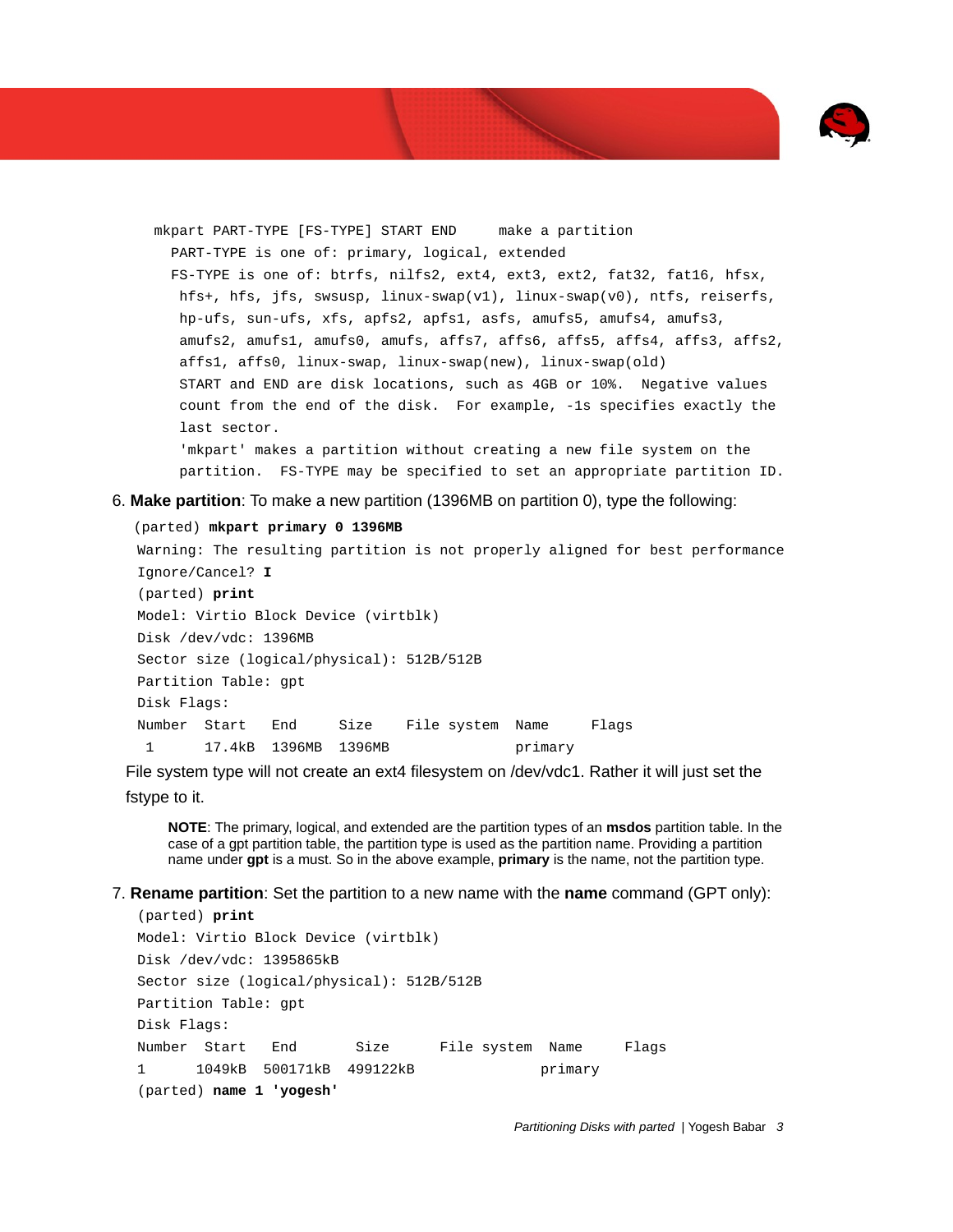

```
 (parted) print
 Model: Virtio Block Device (virtblk)
 Disk /dev/vdc: 1395865kB
 Sector size (logical/physical): 512B/512B
 Partition Table: gpt
 Disk Flags: 
 Number Start End Size File system Name Flags
 1 1049kB 500171kB 499122kB yogesh
```
8. **Change unit type**: The default unit size displayed by parted is MB. Use the unit command to change the default unit size. Supported units are s, B, kB, MB, GB, TB, compact, cyl, chs, %, kiB, MiB, GiB, TiB:

 (parted) **print** Model: Virtio Block Device (virtblk) Disk /dev/vdc: 1396MB Sector size (logical/physical): 512B/512B Partition Table: msdos Disk Flags: Number Start End Size Type File system Flags 1 0.00MB 698MB 698MB primary (parted) **unit s** (parted) **print** Model: Virtio Block Device (virtblk) Disk /dev/vdc: 2726298s Sector size (logical/physical): 512B/512B Partition Table: msdos Disk Flags: Number Start End Size Type File system Flags 1 1s 1363148s 1363148s primary (parted) **unit KB** (parted) **print** Model: Virtio Block Device (virtblk) Disk /dev/vdc: 1395865kB Sector size (logical/physical): 512B/512B Partition Table: msdos Disk Flags: Number Start End Size Type File system Flags 1 0.51kB 697932kB 697932kB primary

9. **Add partition with unit selector**: To add an ext4 type of partition and set the size in sectors (1363149s in this example): type the following: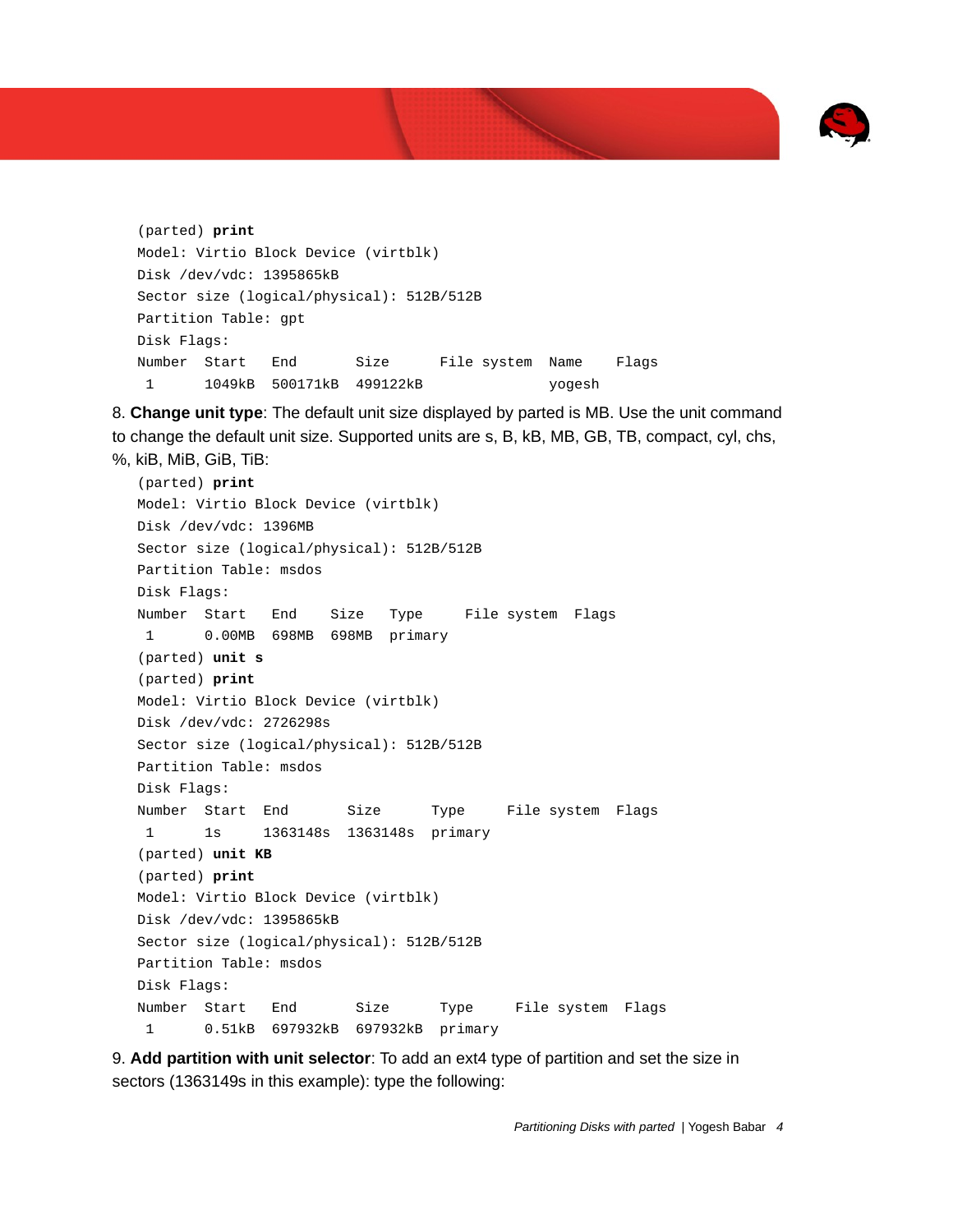

```
 (parted) mkpart primary ext4 1363149s 100% 
 Warning: The resulting partition is not properly aligned for best performance
 Ignore/Cancel? Ignore
 (parted) print
 Model: Virtio Block Device (virtblk)
 Disk /dev/vdc: 1395865kB
 Sector size (logical/physical): 512B/512B
 Partition Table: msdos
 Disk Flags: 
 Number Start End Size Type File system Flags
 1 0.51kB 697932kB 697932kB primary
 2 697932kB 1395865kB 697932kB primary
```
10.**Save and quit**: Changes you made are automatically saved when you quit **parted**. To

quit, type the following:

```
 (parted) quit
 Information: You may need to update /etc/fstab.
 #
```
## **COMPARE GPT AND MSDOS PARTITION TABLES**

A key difference between msdos partition tables and gpt partition tables is where they are located on a disk. By changing the partition table to msdos on the disk we are using as an example, notice the different starting point of the partition table:

1. **Change to msdos table**: Use **mklabel** to change the partition table to msdos as follows:

```
 # parted /dev/vdc
 (parted) mklabel msdos
 Warning: The existing disk label on /dev/vdc will be destroyed and all data 
 on this disk will be lost. Do you want to continue?
 Yes/No? Yes
 (parted) print
 Model: Virtio Block Device (virtblk)
 Disk /dev/vdc: 1396MB
 Sector size (logical/physical): 512B/512B
 Partition Table: msdos
 Disk Flags:
 Number Start End Size Type File system Flags
```
2. **Create a partition**: Create a 1000M partition on the msdos partition table as follows: (parted) **mkpart primary ext4 0M 1000M**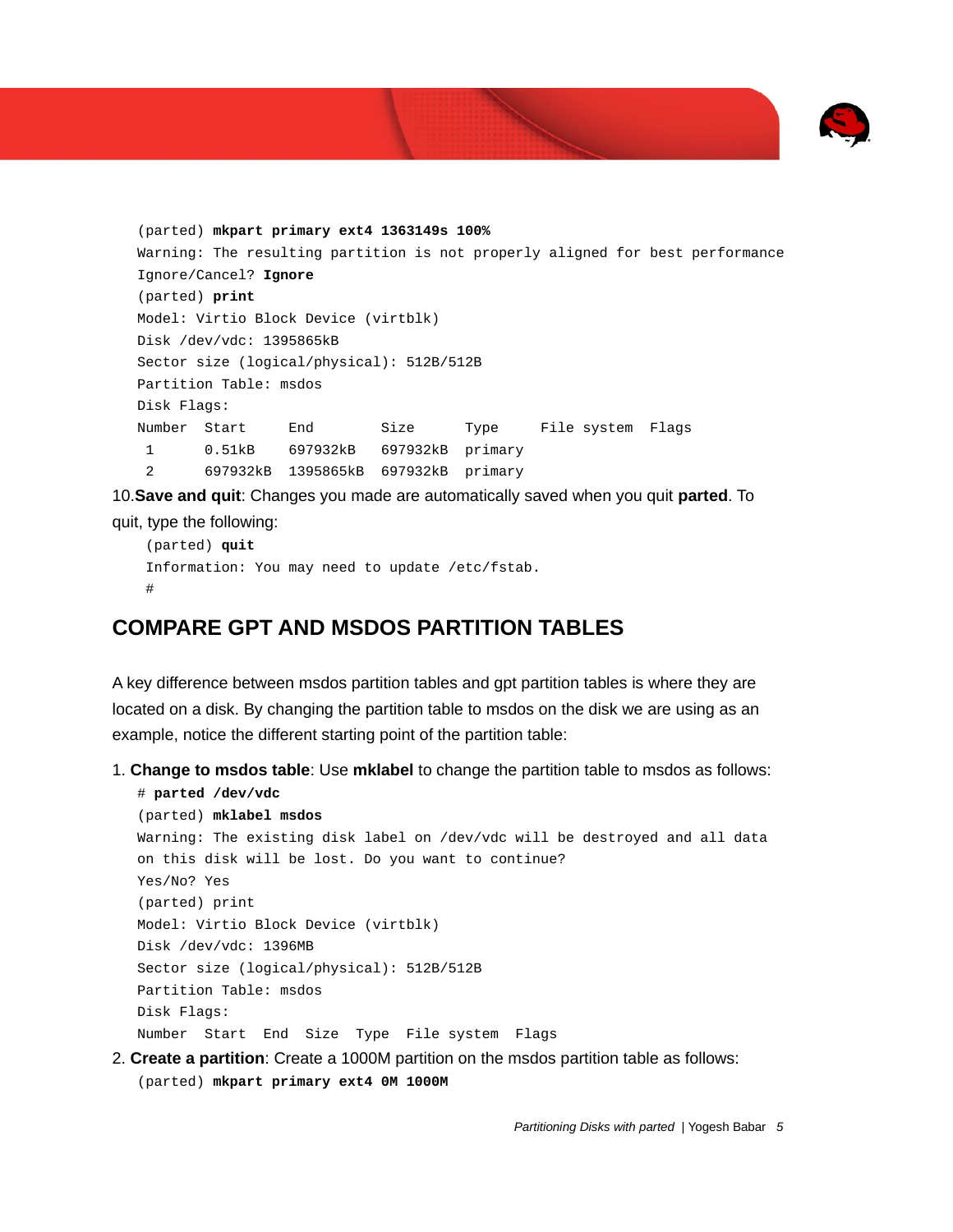

 Warning: The resulting partition is not properly aligned for best performance Ignore/Cancel? **Ignore** (parted) print Model: Virtio Block Device (virtblk) Disk /dev/vdc: 1396MB Sector size (logical/physical): 512B/512B Partition Table: msdos Disk Flags: Number Start End Size Type File system Flags 1 512B 1000MB 1000MB primary *<<<<<------ Note the starting point at 512B* 3. **Change to gpt table**: Use **mklabel** to change the partition table to gpt as follows: (parted) **mklabel gpt** Warning: The existing disk label on /dev/vdc will be destroyed and all data on this disk will be lost. Do you want to continue? Yes/No? Yes (parted) **print** Model: Virtio Block Device (virtblk) Disk /dev/vdc: 1396MB Sector size (logical/physical): 512B/512B Partition Table: gpt Disk Flags: Number Start End Size File system Name Flags 4. **Create a partition**: Create a 1000M partition on the gpt partition table as follows: (parted) **mkpart primary ext4 0m 1000M** Warning: The resulting partition is not properly aligned for best performance Ignore/Cancel? **Ignore** (parted) **print** Model: Virtio Block Device (virtblk) Disk /dev/vdc: 1396MB Sector size (logical/physical): 512B/512B Partition Table: gpt Disk Flags: Number Start End Size File system Name Flags 1 17.4kB 1000MB 1000MB ext4 primary *<<<--- Note the starting point of partition is 17.4KB*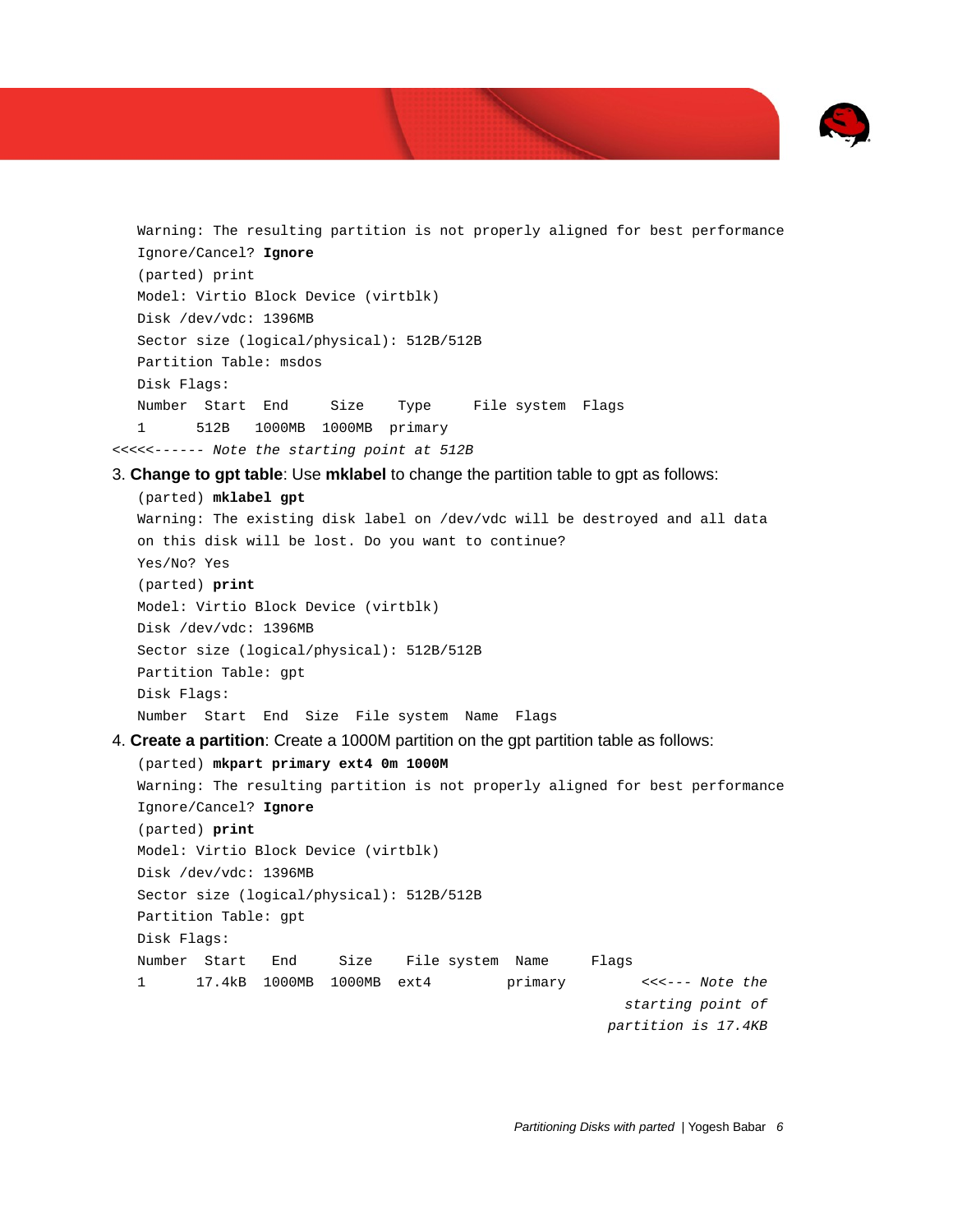

## **SET PARTITION FLAGS**

By setting a flag on a partition, you can identify the state of a feature on that partition. Flags are assigned using the **set** command in **parted**:

1. **Get help**: To see a description of the set command in parted, type the following:

```
(parted) help set
```

```
set NUMBER FLAG STATE change the FLAG on partition NUMBER
   NUMBER is the partition number used by Linux. On MS-DOS disk labels, the 
    primary partitions number from 1 to 4, logical partitions from 5 onwards.
   FLAG is one of: boot, root, swap, hidden, raid, lvm, lba, hp-service, palo, 
    prep, msftres, bios_grub, atvrecv, diag, legacy_boot
   STATE is one of: on, off
```
2. **Set boot flag**: To make a partition bootable, set the **boot** flag to **1**:

```
 (parted) set 1 boot on
 (parted) print
 Model: Virtio Block Device (virtblk)
 Disk /dev/vdc: 1396MB
 Sector size (logical/physical): 512B/512B
 Partition Table: gpt
 Disk Flags:
 Number Start End Size File system Name Flags
  1 17.4kB 500MB 500MB primary boot
```
3. **Create partitions**: Make several different partitions that you can use to try out setting flags. This example creates an 800M root (/) partition, a 200M swap partition, and assigns the rest of the disk space to the boot (/boot) partition:

```
 (parted) mkpart primary ext4 0 800M <<<--- root (/) partition
 Warning: The resulting partition is not properly aligned for best performance
 Ignore/Cancel? Ignore
 (parted) print
 Model: Virtio Block Device (virtblk)
 Disk /dev/vdc: 1396MB
 Sector size (logical/physical): 512B/512B
 Partition Table: gpt
 Disk Flags:
 Number Start End Size File system Name Flags
 1 17.4kB 800MB 800MB primary
 (parted) mkpart primary linux-swap 800M 1000M <<<--- swap partition
 (parted) print
 Model: Virtio Block Device (virtblk)
```
*Partitioning Disks with parted |* Yogesh Babar *7*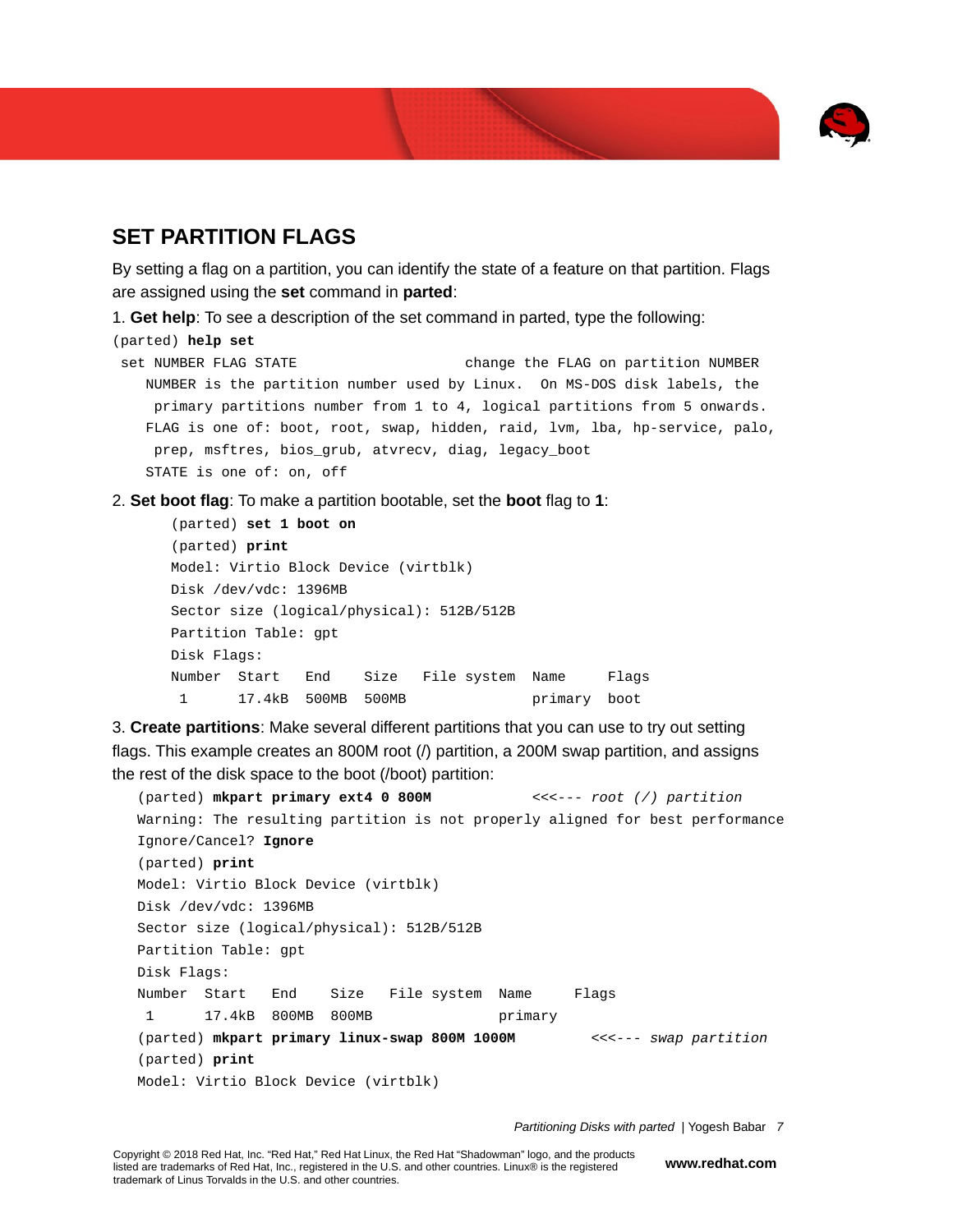```
 Disk /dev/vdc: 1396MB
   Sector size (logical/physical): 512B/512B
   Partition Table: gpt
   Disk Flags:
   Number Start End Size File system Name Flags
    1 17.4kB 800MB 800MB primary
    2 800MB 1000MB 200MB primary
   (parted) mkpart primary ext4 1000M 100% <<<--- boot (/boot) partition
   (parted) print
   Model: Virtio Block Device (virtblk)
   Disk /dev/vdc: 1396MB
   Sector size (logical/physical): 512B/512B
   Partition Table: gpt
   Disk Flags:
   Number Start End Size File system Name Flags
    1 17.4kB 800MB 800MB primary
    2 800MB 1000MB 200MB primary
    3 1000MB 1396MB 395MB primary
4. Set bootable partition: To make the third partition (/boot) bootable, type the following:
   (parted) set 3 boot on
   (parted) print
   Model: Virtio Block Device (virtblk)
   Disk /dev/vdc: 1396MB
   Sector size (logical/physical): 512B/512B
   Partition Table: gpt
   Disk Flags:
```

```
 Number Start End Size File system Name Flags
 1 17.4kB 800MB 800MB primary
 2 800MB 1000MB 200MB primary
 3 1000MB 1396MB 395MB primary boot
 (parted) quit
```
#### **CREATE AN ESP (EFI SYSTEM PARTITION)**

The following example shows how to create an ESP partition and set it to be bootable:

```
1. Create ESP : Check the current partitions, then create an ESP as follows:
```

```
 (parted) print
 Model: Virtio Block Device (virtblk)
 Disk /dev/vdc: 1396MB
 Sector size (logical/physical): 512B/512B
```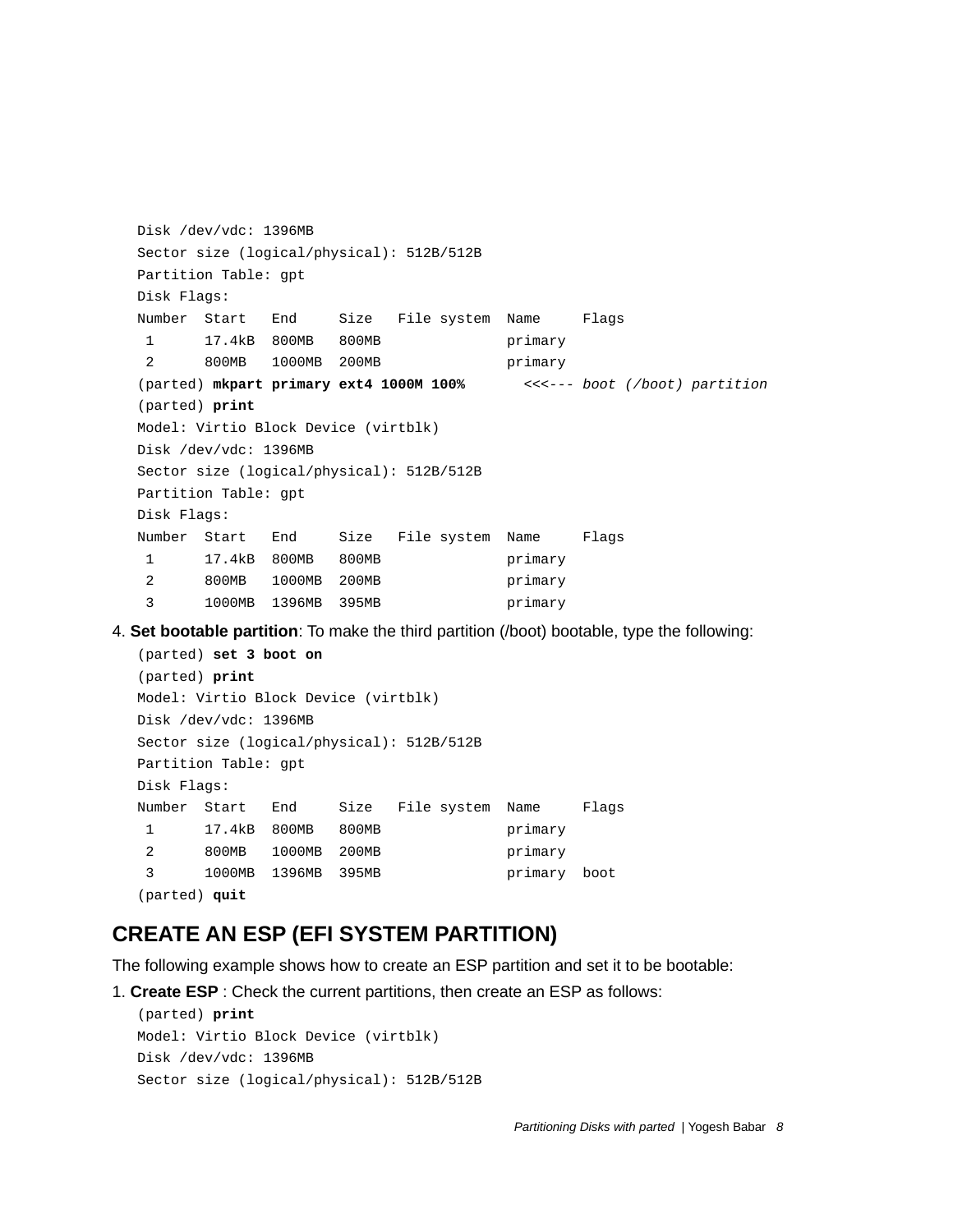```
 Partition Table: gpt
    Disk Flags:
    Number Start End Size File system Name Flags
    (parted) mkpart ESP fat32 0M 200M
    Warning: The resulting partition is not properly aligned for best performance
    Ignore/Cancel? Ignore
    (parted) print
    Model: Virtio Block Device (virtblk)
    Disk /dev/vdc: 1396MB
    Sector size (logical/physical): 512B/512B
    Partition Table: gpt
    Disk Flags:
    Number Start End Size File system Name Flags
    1 17.4kB 200MB 200MB ESP
2. Make ESP bootable: Type the following to make the ESP bootable:
    (parted) set 1 boot on
    (parted) print
    Model: Virtio Block Device (virtblk)
    Disk /dev/vdc: 1396MB
    Sector size (logical/physical): 512B/512B
    Partition Table: gpt
    Disk Flags:
    Number Start End Size File system Name Flags
```
#### **RESIZE A PARTITION**

Resizing a partition allows you expand the space available on the partition while leaving existing data in place. Because partition resizing can result in data loss, some rules have to be followed:

- Partition should not be mounted or in use.
- Partition can only grow or shrink from the end.
- If growing, the partition has to be resized first then filesystem.

1 17.4kB 200MB 200MB ESP boot

• If reducing, filesystem has to be resized first then the partition.

**NOTE**: The option to resize partitions (resizepart) is not available in Red Hat Enterprise Linux 7. It is scheduled to be added in RHEL 7.5 (see [Bug 1423367\)](https://bugzilla.redhat.com/show_bug.cgi?id=1423357). In the mean time, you can try this feature using Fedora 26 or later, using the procedure contained in this section.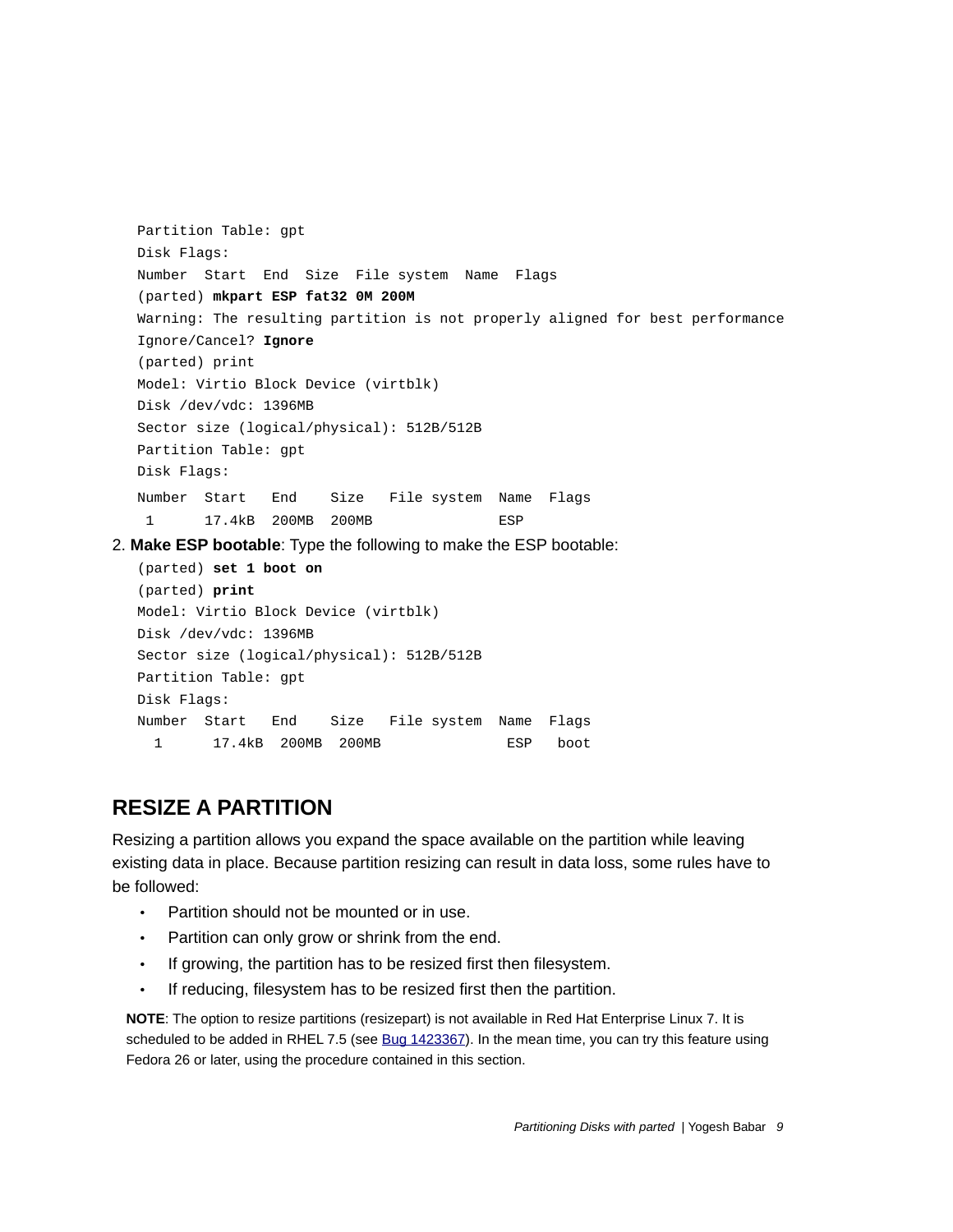#### **Grow a partition**

Use the following procedure (on a Fedora 26 or later system) to grow a partition.

1. **Grow partition**: Type the following to list partition information, then grow the size of the first partition from 500M to 700M and exit from **parted**.

```
 [root@fedora ~]# parted /dev/vdb
 (parted) print
 Model: Virtio Block Device (virtblk)
 Disk /dev/vdb: 1074MB
 Sector size (logical/physical): 512B/512B
 Partition Table: gpt
 Disk Flags:
 Number Start End Size File system Name Flags
 1 17.4kB 500MB 500MB ext4 primary
 (parted) resizepart 1 700M
 (parted) print
 Model: Virtio Block Device (virtblk)
 Disk /dev/vdb: 1074MB
 Sector size (logical/physical): 512B/512B
 Partition Table: gpt
 Disk Flags:
 Number Start End Size File system Name Flags
 1 17.4kB 700MB 700MB ext4 primary
 (parted) quit
 Information: You may need to update /etc/fstab.
```
2. **Grow filesystem**: To resize the file system to use space on the expanded partition, type the following from the shell:

 [root@fedora ~]# **resize2fs /dev/vdb1** resize2fs 1.42.13 (17-May-2015) Resizing the filesystem on /dev/vdb1 to 683576 (1k) blocks. The filesystem on /dev/vdb1 is now 683576 (1k) blocks long.

#### **Shrink a partition**

Use the following procedure (on a Fedora 26 or later system) to shrink a partition.

1. **Shrink file system**: Before you can shrink the partition for an existing file system, you must shrink the file system on that partition. Type the following to shrink a partition from 700M to 500M

```
 [root@fedora ~]# resize2fs /dev/vdb1 500M
 resize2fs 1.42.13 (17-May-2015)
```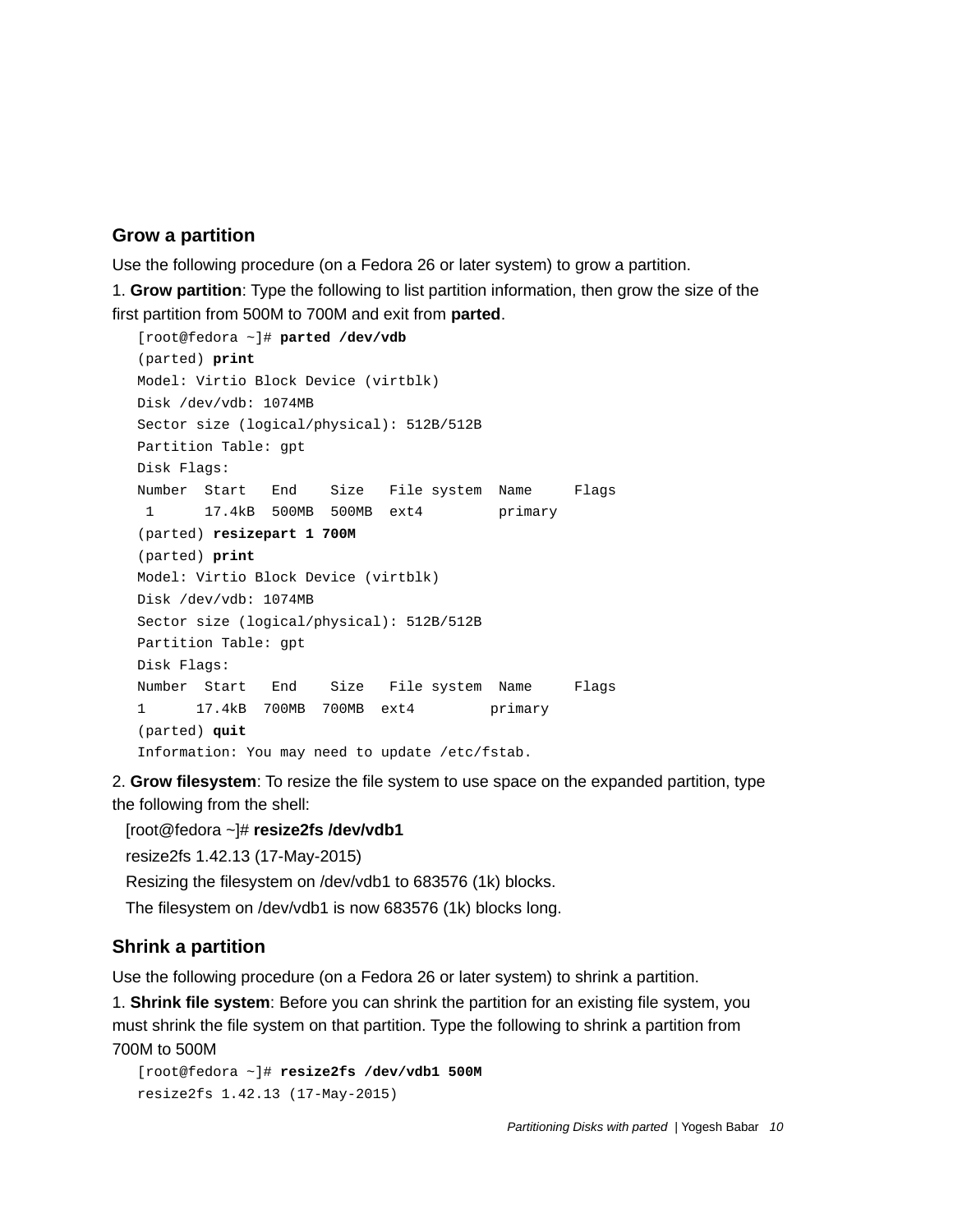```
 Resizing the filesystem on /dev/vdb1 to 512000 (1k) blocks.
 The filesystem on /dev/vdb1 is now 512000 (1k) blocks long.
 [root@fedora ~]#
```
2. **Shrink partition**: Type the following to list partition information, then shrink the size of the first partition from 700M to 500M and exit from **parted**.

```
 [root@fedora ~]# parted /dev/vdb
 (parted) print
 Model: Virtio Block Device (virtblk)
 Disk /dev/vdb: 1074MB
 Sector size (logical/physical): 512B/512B
 Partition Table: gpt
 Disk Flags:
 Number Start End Size File system Name Flags
 1 17.4kB 700MB 700MB ext4 primary
 (parted) resizepart 1 500M
 Warning: Shrinking a partition can cause data loss, are you sure you want to 
 continue?
 Yes/No? Yes
 (parted) print
 Model: Virtio Block Device (virtblk)
 Disk /dev/vdb: 1074MB
 Sector size (logical/physical): 512B/512B
 Partition Table: gpt
 Disk Flags:
 Number Start End Size File system Name Flags
 1 17.4kB 500MB 500MB ext4 primary
```
#### **REMOVE A PARTITION**

Removing a partition can be accomplished with the **rm** command in parted.

1. **List partition table**: To open a partition table and list its contents, type the following:

```
 # parted /dev/vdb
 (parted) print
 Model: Virtio Block Device (virtblk)
 Disk /dev/vdc: 1396MB
 Sector size (logical/physical): 512B/512B
 Partition Table: msdos
 Disk Flags: 
 Number Start End Size Type File system Flags
 1 1049kB 500MB 499MB primary ext4
 2 500MB 700MB 200MB primary
```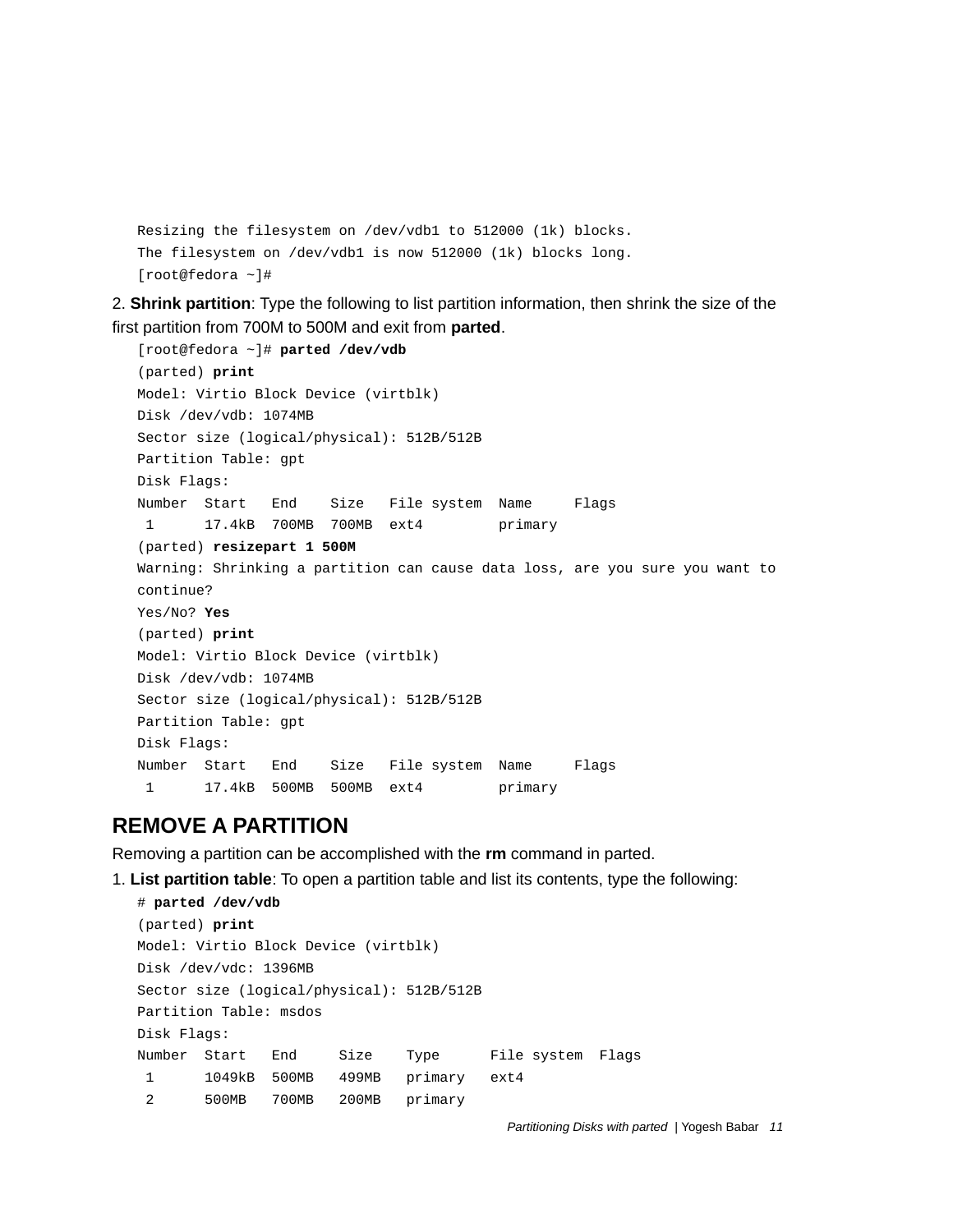| 3 | 700MB | 1396MB       | 695MB | extended       | lba |
|---|-------|--------------|-------|----------------|-----|
| 5 | 700MB | 800MB        |       | 99.6MB logical |     |
| 6 | 800MB | 900MB        |       | 99.6MB logical |     |
|   | 900MB | 1000MB 100MB |       | loqical        |     |

2. **Remove a partition**: To remove the fifth partition from a partition table, type the following:

```
 (parted) rm 5 
 (parted) print
 Model: Virtio Block Device (virtblk)
 Disk /dev/vdc: 1396MB
 Sector size (logical/physical): 512B/512B
 Partition Table: msdos
 Disk Flags: 
 Number Start End Size Type File system Flags
 1 1049kB 500MB 499MB primary ext4
 2 500MB 700MB 200MB primary
 3 700MB 1396MB 695MB extended lba
 5 800MB 900MB 99.6MB logical
 6 900MB 1000MB 100MB logical
```
Note that the logical partitions numbers have changed. If any of these partitions are mounted, you need to check your **/etc/fstab** file to see if you need to change the device names of those partitions. Note also that the primary partition's numbers remain intact

3. **Remove another partition**: To remove the second partition from a partition table, type the

#### following:

```
(parted) print
 Model: Virtio Block Device (virtblk)
 Disk /dev/vdc: 1396MB
 Sector size (logical/physical): 512B/512B
 Partition Table: msdos
 Disk Flags: 
 Number Start End Size Type File system Flags
  1 1049kB 500MB 499MB primary ext4
  2 500MB 700MB 200MB primary
  3 700MB 1396MB 695MB extended lba
  5 800MB 900MB 99.6MB logical
  6 900MB 1000MB 100MB logical
 (parted) rm 2 
 (parted) print
 Model: Virtio Block Device (virtblk)
 Disk /dev/vdc: 1396MB
```